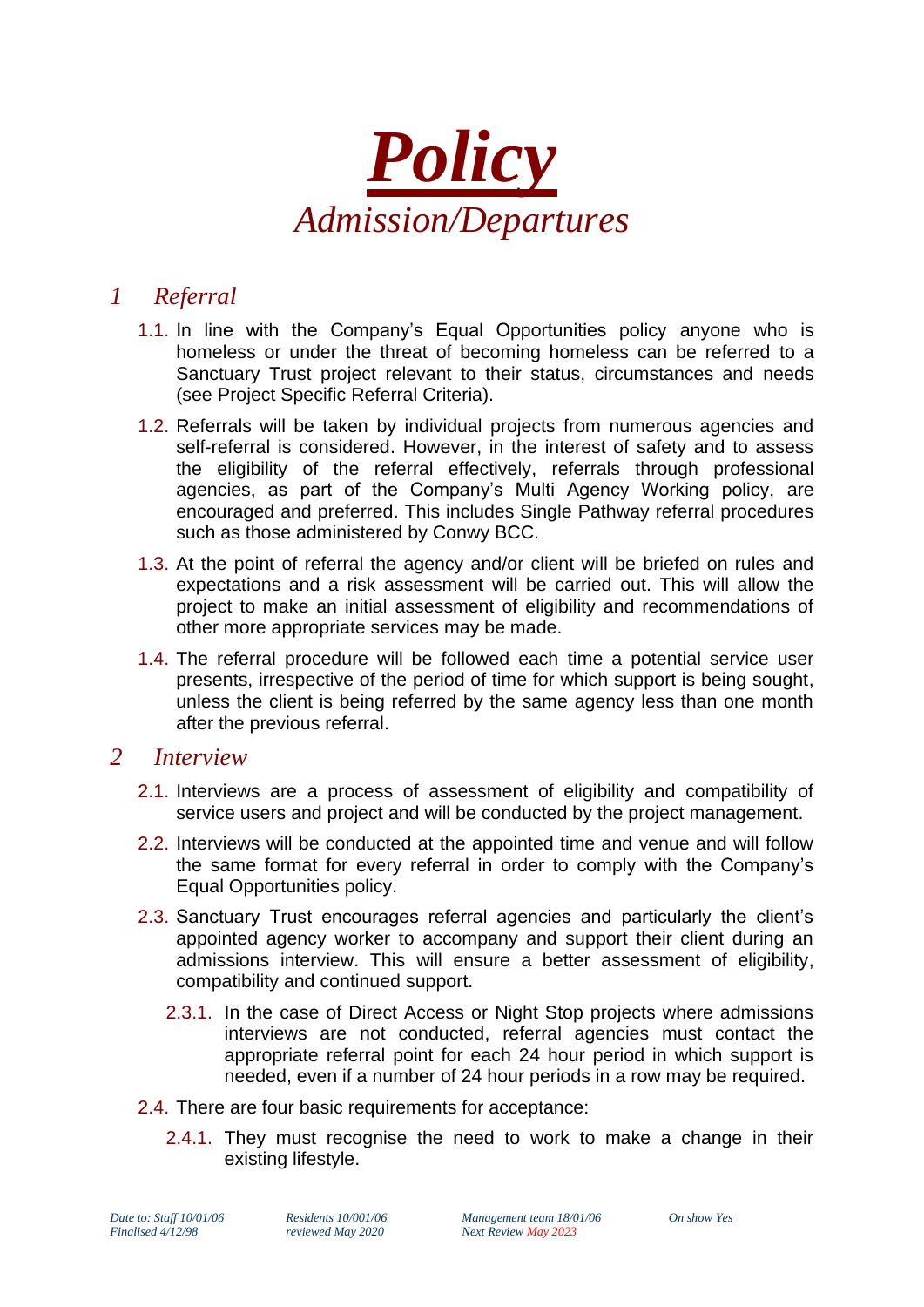- 2.4.2. Be prepared to co-operate with Sanctuary staff.
- 2.4.3. Respect the project, stages system and support plan requirements, which will be explained at the interview.
- 2.4.4. Not to be a schedule one offender (when offences have been arson or of a sexual nature.) Unless referred under a MAPPA.
- 2.5. In the case of residential projects, there will be a probation period when a decision about full residency will be taken. This will be on the basis of an assessment by the project staff and management using the Stages System (see Keywork procedure) to establish if the requirements are being met.
	- 2.5.1. The probationary period will be reviewed on a weekly basis, and this would be explained at the initial interview if project management assess that, although stated requirements of the probationary period have not been met, the service user has displayed an element of personal progression and may need a longer term for effective assessment.
- 2.6. Residential allocations will be granted on licence agreement supported by House Rules, Conditions of Stay and a Support Action Plan and will be bound by age, gender and support needs restrictions specific to the project. E.g. A project may be specifically for male only, or for drug rehabilitation or homelessness.
- 2.7. Floating Support allocations will be granted on a tenancy related support plan and will not be restricted by gender or age etc.
- 2.8. Emergency direct access allocations will be through recognised referral agencies on a daily basis. They will conduct their risk assessments and needs analysis as part of our referral criteria.
	- 2.8.1. Self referrals will only be accepted at the first presentation and only after these agencies have closed for business. They will be referred to a recognised agency the next working day through which further referrals will be made.
- 2.9. Sanctuary Trust will consider all referrals even if they have been a Sanctuary Trust service user previously and left in an unplanned way, but, if support is offered it may have conditions.

## *3 Departures*

- 3.1. When a service user leaves a Sanctuary Trust project it will be either in a planned or unplanned way and will be assessed as positive or negative.
- 3.2. Planned This is when it is agreed that the project can no longer offer progressive support, either because the project and service user have become incompatible or the service user has fulfilled the requirements of the package and referral to another project or resettlement in to independent living is assessed as the next positive stage.
- 3.3. Unplanned This is when a service user leaves a project in a way other than agreed on the outcomes led Action Plan.
- 3.4. Positive any departure, planned or unplanned that provides more appropriate accommodation for the service user.